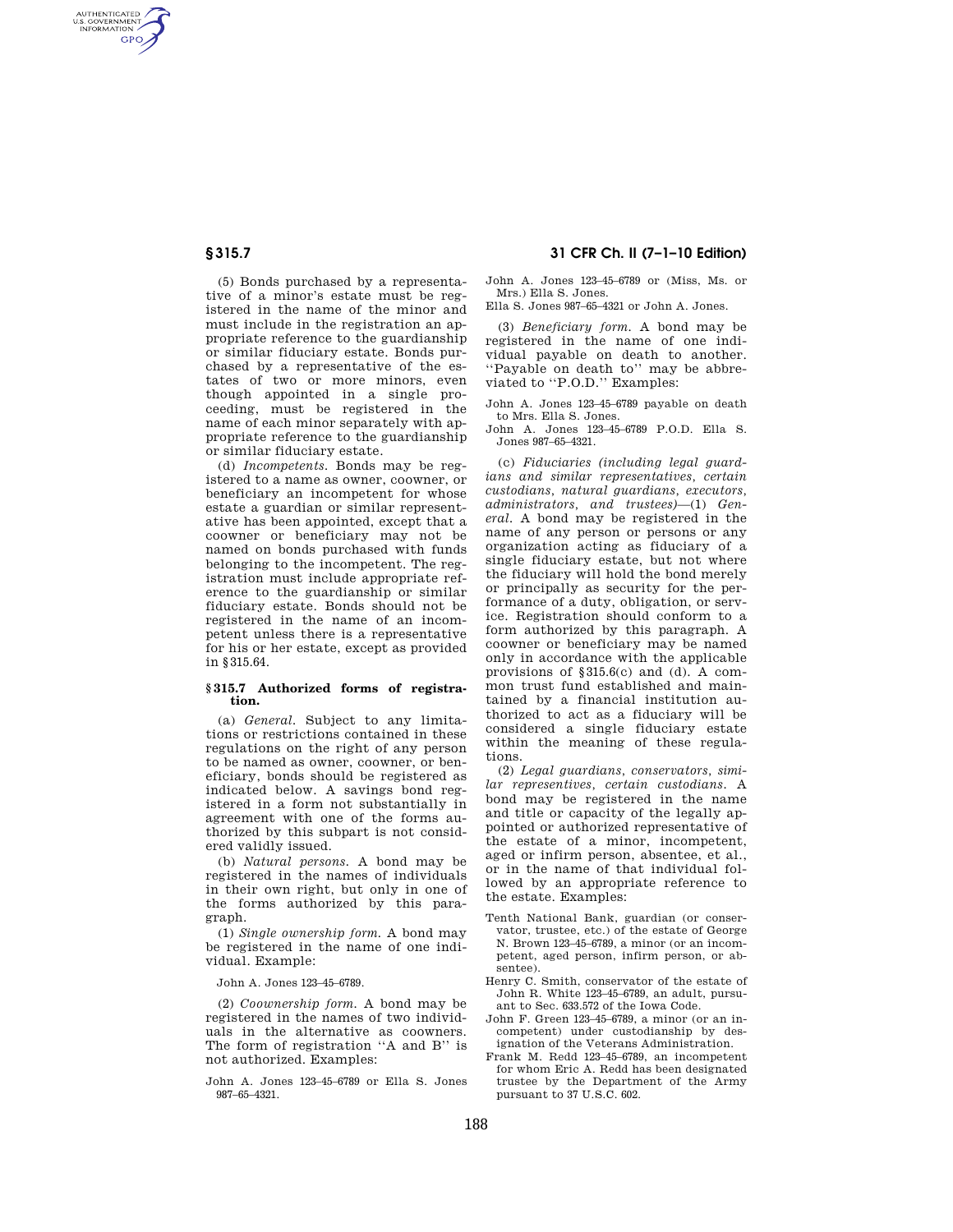### **Fiscal Service, Treasury § 315.7**

- Arnold A. Ames, as custodian for Barry B. Bryan 123–45–6789, under the California Uniform Gifts to Minors Act.
- Thomas J. Reed, as custodian for Lawrence W. Reed 123–45–6789, a minor, under the laws of Georgia.
- Richard A. Rowe 123–45–6789, for whom Reba L. Rowe is representative payee for social security benefits (or black lung benefits, as the case may be). (If the beneficiary is a minor, the words ''a minor'' should appear immediately after the social security number.)
- Henry L. Green 123–45–6789 or George M. Brown, a minor under legal guardianship of the Tenth National Bank.
- Henry L. Green 123–45–6789 P.O.D. George M. Brown, a minor under legal guardianship of the Tenth National Bank.
- Redd State Hospital and School, selected payee for John A. Jones 123–45–6789, a Civil Service annuitant, pursuant to 5 U.S.C. 8345(e).

(3) *Natural guardians.* A bond may be registered in the name of either parent of a minor, as natural guardian. The registration of a bond in this form is considered as establishing a fiduciary relationship. A coowner or beneficiary may be named but only if the funds used to purchase the bond do not belong to the minor. Examples:

John A. Jones, as natural guardian for Henry M. Jones 123–45–6789.

Melba Smith, as natural guardian for Thelma Smith 123–45–6789 P.O.D. Bartholomew Smith.

(4) *Executors and administrators.* A bond may be registered in the name of the representative appointed by a court to act for an estate of a decedent, or in the name of an executor authorized to administer a trust under the terms of a will although not named trustee. The name and capacity of all the representatives as shown in the letters of appointment must be included in the registration and be followed by an adequate identifying reference to the estate. Examples:

- John H. Smith and Calvin N. Jones, executors of the will (or administrators of the estate) of Robert J. Smith, deceased 12– 3456789.
- John H. Smith, executor of the will of Robert J. Smith, deceased, in trust for Mrs. Jane L. Smith, with remainder over 12– 3456789.

(5) *Trustee or life tenants under wills, deeds of trust, agreements, or similar instruments.* A bond may be registered in

the name and title of the trustee of a trust estate, or in the name of a life tenant, followed by an adequate identifying reference to the authority governing the trust or life tenancy. Examples:

- Thomas J. White and Tenth National Bank, trustees under the will of Robert J. Smith, deceased 12–3456789.
- Jane N. Black 123–45–6789, life tenant under the will of Robert J. Black, deceased.
- Tenth National Bank, trustee under agreement with Paul E. White, dated 2/1/76, 12– 3456789.
- Carl A. Black and Henry B. Green, trustees under agreement with Paul E. White, dated 2/1/76, 12–3456789.
- Paul E. White, trustee under declaration of trust dated 2/1/76, 12–3456789.

(i) If the trust instrument designates by title only an officer of a board or an organization as trustee, only the title of the officer should be used. Example:

Chairman, Board of Trustees, First Church of Christ, Scientist, of Chicago, Illinois, in trust under the will of Robert J. Smith, deceased 12–3456789.

(ii) The names of all trustees, in the form used in the trust instrument, must be included in the registration, except as follows:

(A) If there are several trustees designated as a board or they are required to act as a unit, their names may be omitted and the words ''Board of Trustees'' substituted for the word ''trustee''. Example:

Board of Trustees of Immediate Relief Trust of Federal Aid Association, under trust indenture dated 2/1/76, 12–3456789.

(B) If the trustees do not constitute a board or are not required to act as a unit, and are too numerous to be designated in the registration by names and title, some or all the names may be omitted. Examples:

- John A. Smith, Henry B. Jones, et al., trustees under the will of Edwin O. Mann, deceased 12–3456789.
- Trustees under the will of Edwin O. Mann, deceased 12–3456789.

(6) *Employee thrift, savings, vacation and similar plans.* A bond may be registered in the name and title, or title alone, of the trustee of an eligible employee thrift, savings, vacation or similar plan, as defined in §316.5, of Department of the Treasury Circular No. 653,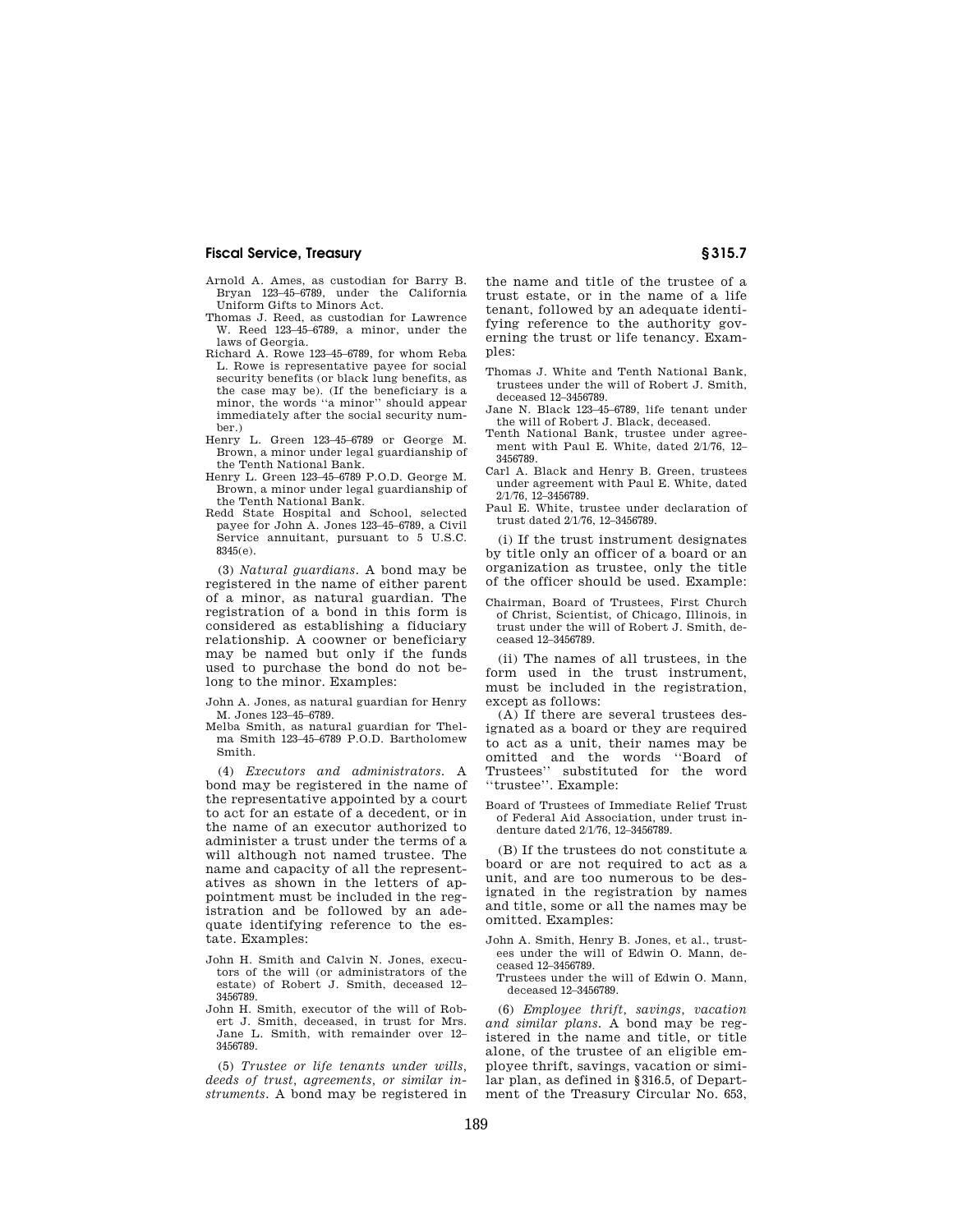current revision. If the instrument creating the trust provides that the trustees shall serve for a limited term, their names may be omitted. Examples:

- Tenth National Bank, trustee of Pension Fund of Safety Manufacturing Company, U/A with the company, dated March 31, 1976, 12–3456789.
- Trustees of Retirement Fund of Safety Manufacturing Company, under directors' resolution adopted March 31, 1976, 12–3456789.
- County Trust Company, Trustee of the Employee Savings Plan of Jones Company, Inc., U/A dated January 17, 1976, 12–3456789.
- Trustee of the Employee Savings Plan of Brown Brothers, Inc., U/A dated January 20, 1976, 12–3456789.

(7) *Funds of lodges, churches, societies, or similar organizations.* A bond may be registered in the title of the trustees, or a board of trustees, holding funds in trust for a lodge, church, or society, or similar organization, whether or not incorporated. Examples:

- Trustees of the First Baptist Church, Akron, Ohio, acting as a Board under section 15 of its bylaws 12–3456789.
- Trustees of Jamestown Lodge No. 1000, Benevolent and Protective Order of Elks, under section 10 of its bylaws 12–3456789.
- Board of Trustees of Lotus Club, Washington, Indiana, under Article 10 of its constitution 12–3456789.

(8) *Investment agents for religious, educational, charitable and non-profit organizations.* A bond may be registered in the name of a bank, trust company, or other financial institution, or an individual, as agent under an agreement with a religious, educational, chari-<br>table or non-profit organization. non-profit organization, whether or not incorporated, if the agent holds funds for the sole purpose of investing them and paying the income to the organization. The name and designation of the agent must be followed by an adequate reference to the agreement. Examples:

- Tenth National Bank, fiscal agent U/A with the Evangelical Lutheran Church of the Holy Trinity, dated 12/28/76, 12–3456789.
- Sixth Trust Company, Investment Agent U/A dated September 16, 1976, with Central City Post, Department of Illinois, American Legion, 12–3456789.
- John Jones, Investment Agent U/A dated September 16, 1976, with Central City Post, Department of Illinois, American Legion, 12–3456789.

# **§ 315.7 31 CFR Ch. II (7–1–10 Edition)**

(9) *Funds of school groups or activities.*  A bond may be registered in the title of the principal or other officer of a public, private, or parochial school holding funds in trust for a student body fund or for a class, group, or activity. If the amount purchased for any one fund does not exceed \$2,500 (face amount), no reference need be made to a trust instrument. Examples:

Principal, Western High School, in trust for the Class of 1976 Library Fund, 12–3456789.

Director of Athletics, Western High School, in trust for Student Activities Association, under resolution adopted 5/12/76, 12–3456789.

(10) *Public corporations, bodies, or officers as trustees.* A bond may be registered in the name of a public corporation or a public body, or in the title of a public officer, acting as trustee under express authority of law, followed by an appropriate reference to the statute creating the trust. Examples:

- Rhode Island Investment Commission, trustee of the General Sinking Fund under Title 35, Ch. 8, Gen. Laws of Rhode Island.
- Superintendent of the Austin State Hospital Annex, in trust for the Benefit Fund under Article 3183C, Vernon's Civ. Stat. of Texas Ann.

(d) *Private organizations (corporations, associations, partnerships)*—(1) *General.*  A bond may be registered in the name of any private organization in its own right. The full legal name of the organization as set forth in its charter, articles of incorporation, constitution, partnership agreement, or other authority from which its powers are derived, must be included in the registration and may be followed by a parenthetical reference to a particular account other than a trust account.

(2) *Corporations.* A bond may be registered in the name of a business, fraternal, religious, non-profit, or other private corporation. The words ''a corporation'' must be included in the registration unless the fact of incorporation is shown in the name. Examples:

- Smith Manufacturing Company, a corporation 12–3456789.
- Green and Redd, Inc. 12–3456789 (Depreciation Acct.).

(3) *Unincorporated associations.* A bond may be registered in the name of a club, lodge, society, or a similar self-